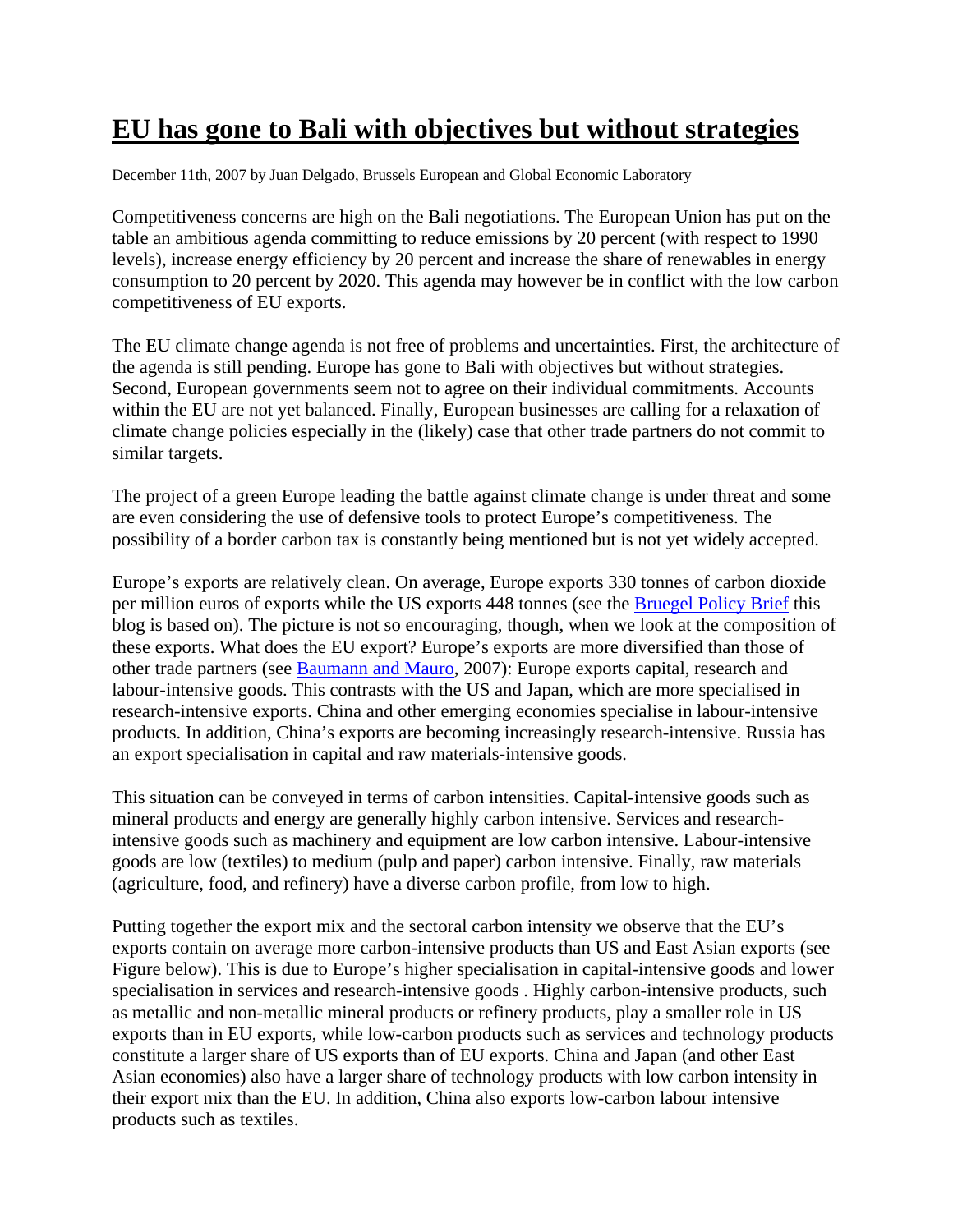

The carbon intensity of the US export mix proves to be particularly low: more than 15 percent lower than that of the EU (see Figure below). The export mix of East Asian countries is between six (for China) and 20 percent (for Taiwan) less carbon intensive than the EU. Emerging economies such as Brazil and India have a more carbon intensive export mix than the EU average due to their specialisation in raw materials.